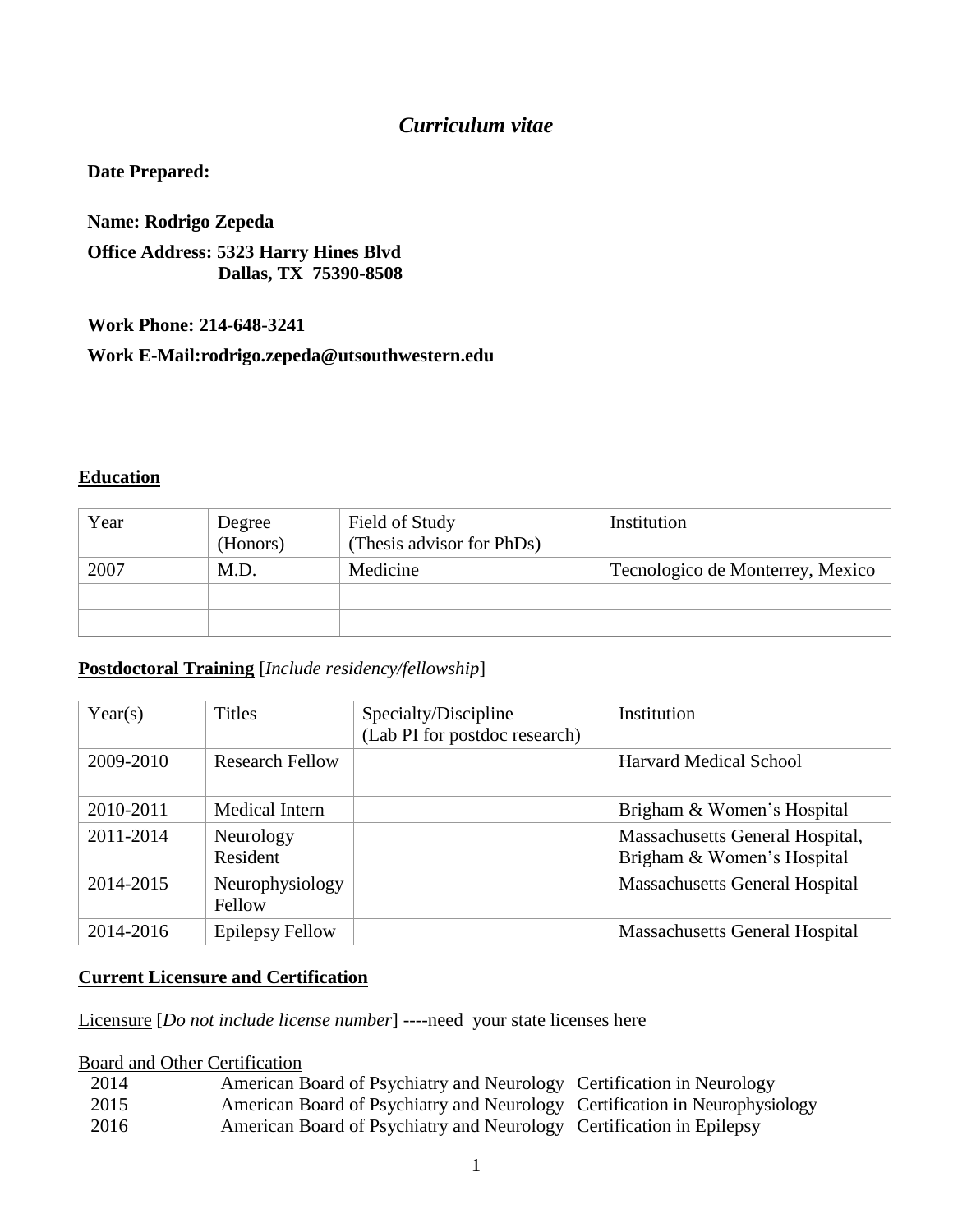#### **Honors and Awards**

| Year | Name of Honor/Award                                                                      | <b>Awarding Organization</b> |
|------|------------------------------------------------------------------------------------------|------------------------------|
| 2011 | Brigham $\&$<br>Women's Hospital<br>Dunne Award for<br>Outstanding<br>Compassionate Care | Brigham & Women's Hospital   |

#### **Faculty Academic Appointments**

| Year(s)      | Academic Title             | Department | <b>Academic Institution</b>    |
|--------------|----------------------------|------------|--------------------------------|
| 2016-Present | <b>Assistant Professor</b> | Neurology  | UT Southwestern, Dallas, Texas |

# **Appointments at Hospitals/Affiliated Institutions**

| Past         |                       |                          |                                              |
|--------------|-----------------------|--------------------------|----------------------------------------------|
| Year(s)      | <b>Position Title</b> | Department/Division      | Institution                                  |
| 2014-2016    | Clinical Fellow       | Neurology                | <b>Massachusetts General</b><br>Hospital     |
| 2011-2014    | Resident              | Neurology                | <b>Massachusetts General</b><br>Hospital     |
| 2010-1011    | Intern                | <b>Internal Medicine</b> | Brigham & Women's<br>Hospital                |
| Current      |                       |                          |                                              |
| Year(s)      | <b>Position Title</b> | Department/Division      | Institution                                  |
| 2016-Present | Attending             | Neurology                | Parkland Memorial Hospital,<br>Dallas, Texas |
|              |                       |                          |                                              |

#### **Other Professional Positions** *[Industry, foundation, private practice]*

| Year(s) | <b>Position Title</b> | Institution |
|---------|-----------------------|-------------|
|         |                       |             |
|         |                       |             |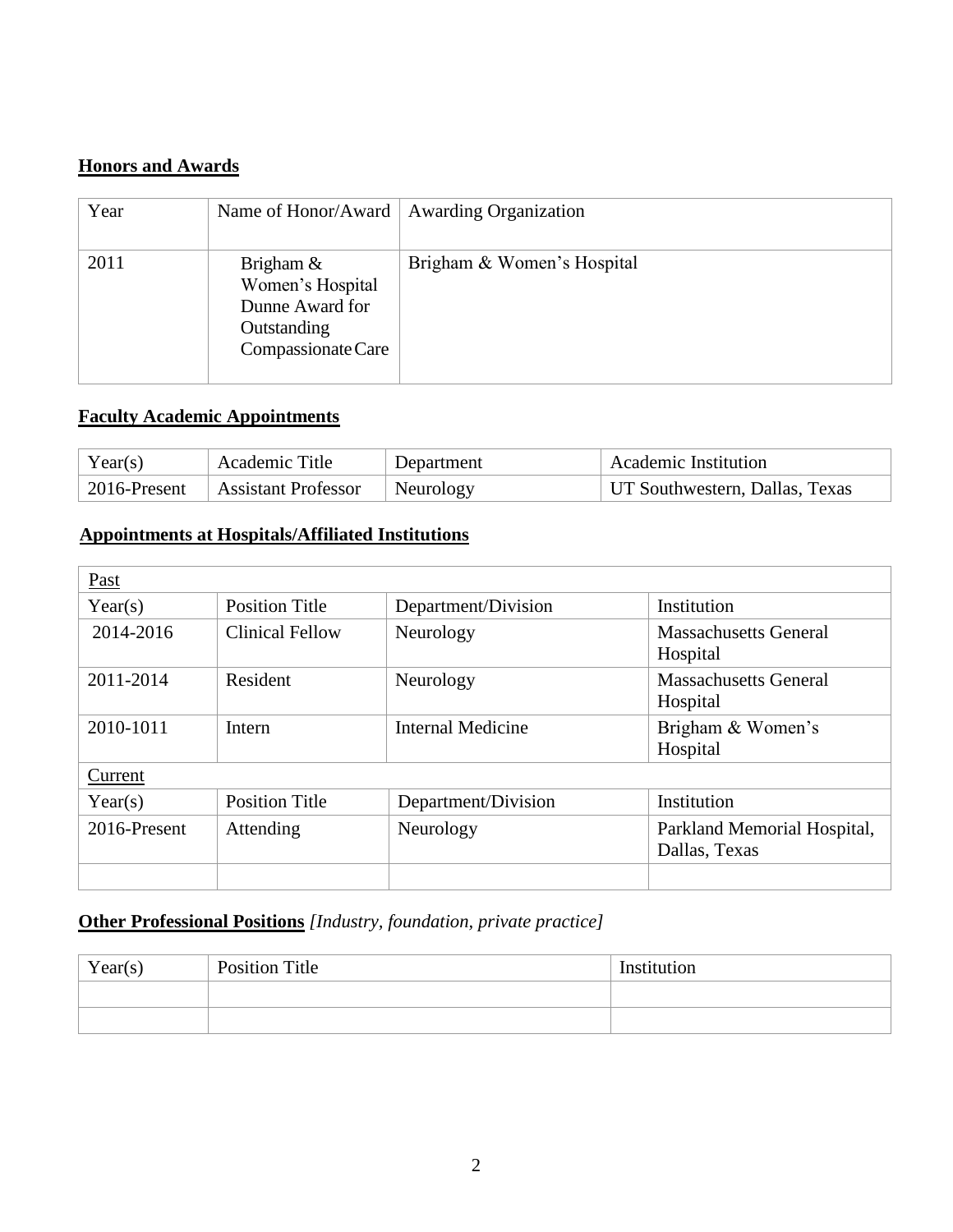| Year(s)      | <b>Position Title</b>                                    | Institution                                  |
|--------------|----------------------------------------------------------|----------------------------------------------|
| 2018-Present | Program Director, Epilepsy Fellowship                    | UT Southwestern, Dallas, Texas               |
| 2019-Present | Program Director, Clinical<br>Neurophysiology Fellowship | UT Southwestern, Dallas, Texas               |
| 2016-Present | <b>Epilepsy Outreach Clinic Director</b>                 | Parkland Memorial Hospital,<br>Dallas, Texas |
|              |                                                          |                                              |

#### **Major Administrative/Leadership Positions** *[Do not include Professional Society positions]*

# **Committee Service (***Member, unless noted otherwise) [Do not include Professional Society positions]*

| Year(s)                | Name of Committee                          | Institution/Organization       |
|------------------------|--------------------------------------------|--------------------------------|
| <b>UTSW</b>            |                                            |                                |
| 2018-Present           | Academic Awards & Recognition Committee    | UT Southwestern, Dallas, Texas |
|                        |                                            |                                |
|                        |                                            |                                |
| <b>Hospital</b>        |                                            |                                |
| Parkland               | Neuroscience Clinical Excellence Committee | Parkland Memorial Hospital,    |
|                        |                                            | Dallas, Texas                  |
|                        |                                            |                                |
|                        |                                            |                                |
| State/Regional         |                                            |                                |
|                        |                                            |                                |
|                        |                                            |                                |
| National/International |                                            |                                |
|                        |                                            |                                |
|                        |                                            |                                |

# **Professional Societies** *[List all society committees, leadership, and course leadership roles here*]

| Dates        | Society Name, member                             |
|--------------|--------------------------------------------------|
| 2010-2016    | <b>Massachusetts Medical Society</b>             |
| 2011-Current | American Academy of Neurology                    |
| 2014-Current | <b>American Epilepsy Society</b>                 |
| 2017-Curretn | <b>American Clinical Neurophysiology Society</b> |
|              | Committees                                       |
|              |                                                  |
|              | Fellowships                                      |
|              |                                                  |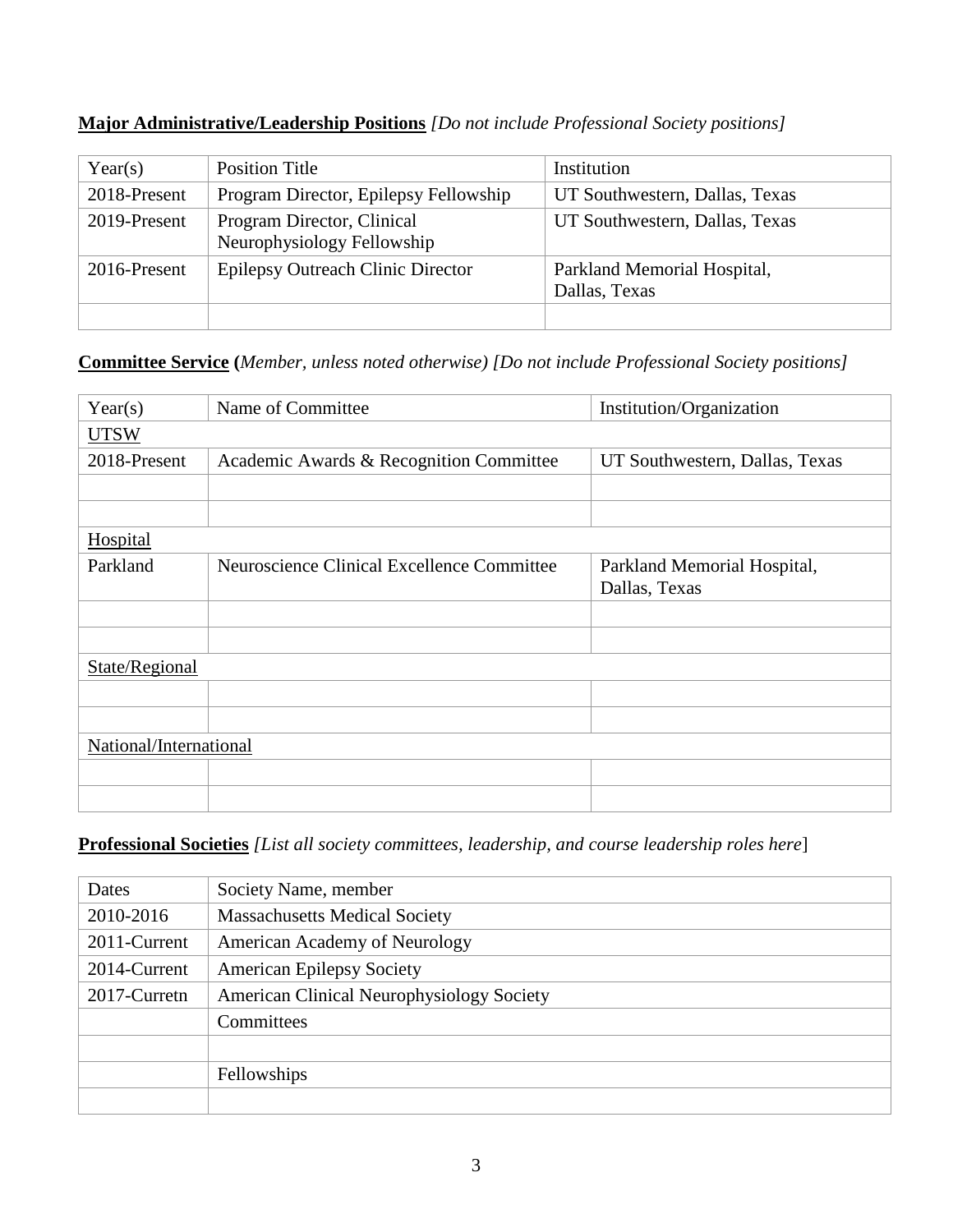# **Grant Review Activities**

| Year(s) | Name of Review Committee | Organization |
|---------|--------------------------|--------------|
|         |                          |              |
|         |                          |              |

#### **Editorial Activities**

| Year(s)                 | <b>Journal Name</b>                          |  |  |
|-------------------------|----------------------------------------------|--|--|
| Editor/Associate Editor |                                              |  |  |
|                         |                                              |  |  |
|                         |                                              |  |  |
| <b>Editorial Board</b>  |                                              |  |  |
|                         |                                              |  |  |
|                         |                                              |  |  |
| Ad Hoc Reviewer         |                                              |  |  |
|                         | <b>Epilepsy and Behavior</b>                 |  |  |
|                         | Annals of Clinical & Translational Neurology |  |  |

#### **Grant Support**

| Present | Grantor:                                                             |
|---------|----------------------------------------------------------------------|
|         | Title of Project:                                                    |
|         | Role (Principal Investigator, Co-Investigator):                      |
|         | Annual amount and date (direct costs only):                          |
|         | Total amount of award (if multi-year) and dates (direct costs only): |
|         |                                                                      |

| <u>Past</u> | <i>Grantor:</i>                                                      |
|-------------|----------------------------------------------------------------------|
|             | Title of Project:                                                    |
|             | Role (Principal Investigator, Co-Investigator):                      |
|             | Annual amount and date (direct costs only):                          |
|             | Total amount of award (if multi-year) and dates (direct costs only): |
|             |                                                                      |

#### **Clinical Trials Activities**

| <b>Present</b> | Grantor:                                        |
|----------------|-------------------------------------------------|
|                | Title of Project:                               |
|                | Role (Principal Investigator, Co-Investigator): |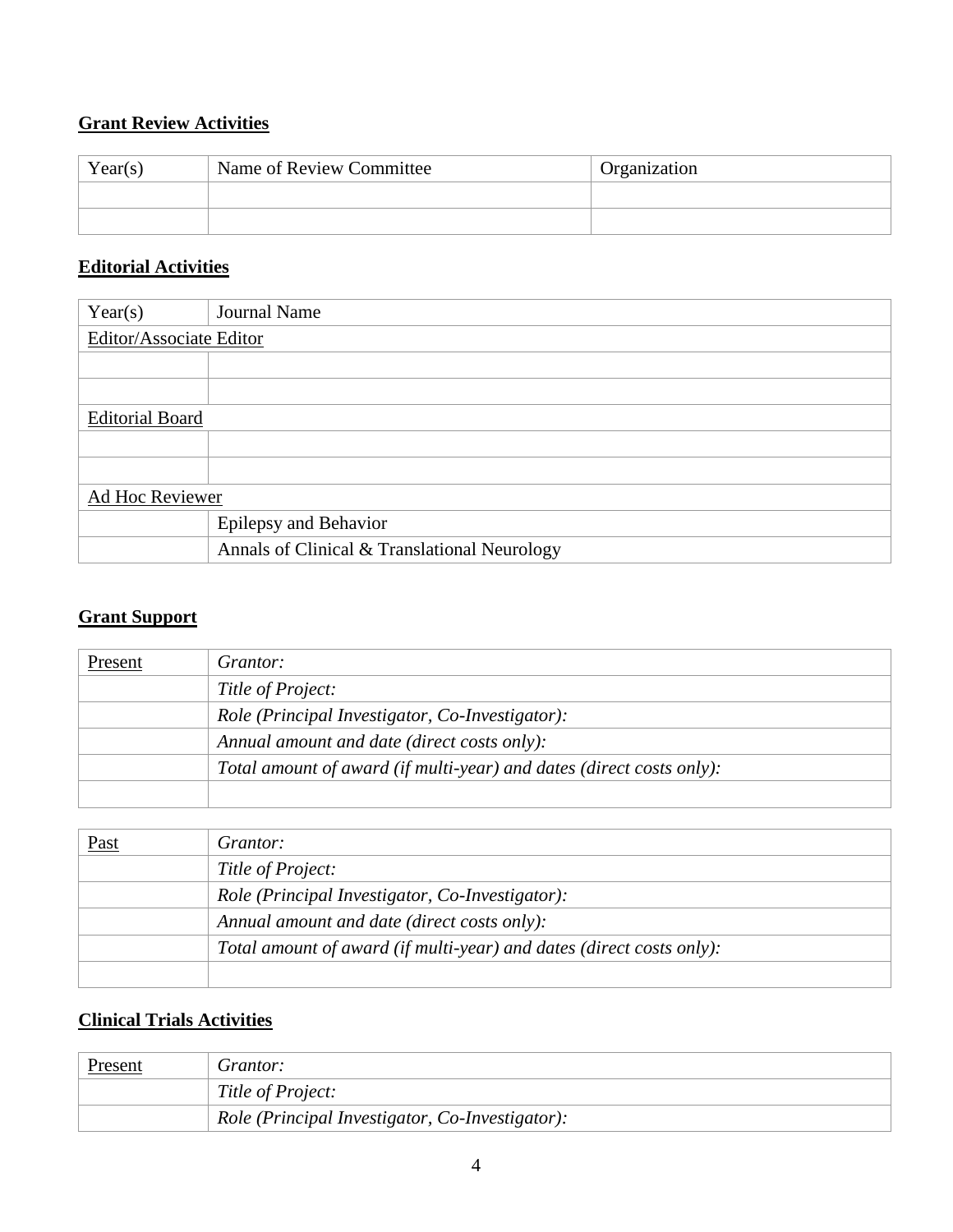| <u>Past</u> | <i>Grantor:</i>                                 |
|-------------|-------------------------------------------------|
|             | Title of Project:                               |
|             | Role (Principal Investigator, Co-Investigator): |
|             |                                                 |

#### **Teaching Activities**

T

 $\sqrt{ }$ 

| Year(s)                                                       | Activity                                                                                                                  |                                                                 |        |                             |
|---------------------------------------------------------------|---------------------------------------------------------------------------------------------------------------------------|-----------------------------------------------------------------|--------|-----------------------------|
| Medical and graduate school didactic and small group teaching |                                                                                                                           |                                                                 |        |                             |
| 2017                                                          | Epilepsy Fellow Lecture: Temporal and Frontal Seizure Semiology                                                           |                                                                 |        |                             |
| 2017                                                          |                                                                                                                           | Faculty Update Lecture: Ischemia Monitoring in SAH              |        |                             |
| 2017                                                          | Epilepsy Fellow Lecture: ICU EEG                                                                                          |                                                                 |        |                             |
| 2017                                                          |                                                                                                                           | Epilepsy Fellow Lecture: Temporal and Frontal Seizure Semiology |        |                             |
| 2017                                                          |                                                                                                                           | Resident Boot Camp Lecture: Status Epilepticus                  |        |                             |
| 2017                                                          | <b>Resident Lecture: ICU EEG</b>                                                                                          |                                                                 |        |                             |
| 2018                                                          |                                                                                                                           | Epilepsy Fellow Lecture: Extratemporal Epilepsy                 |        |                             |
| 2018                                                          | Epilepsy Fellow Lecture: ICU EEG                                                                                          |                                                                 |        |                             |
| 2018                                                          |                                                                                                                           | Resident Summer Boot Camp: Normal EEG                           |        |                             |
| 2018                                                          |                                                                                                                           | Resident Summer Boot Camp: Status Epilepticus                   |        |                             |
| 2018                                                          | <b>Resident Lecture: ICU EEG</b>                                                                                          |                                                                 |        |                             |
| 2018                                                          | Vascular Neurology Conference: Quantitive EEG Monitoring for Detection of Delayed<br>Ischemia in Subarachnoid Hemorrhage. |                                                                 |        |                             |
| 2019                                                          | Epilepsy Fellow Lecture: Extratemporal Epilepsy                                                                           |                                                                 |        |                             |
| 2019                                                          | Epilepsy Fellow Lecture: ICU EEG                                                                                          |                                                                 |        |                             |
| 2019                                                          | Resident Summer Boot Camp: Normal EEG                                                                                     |                                                                 |        |                             |
| 2019                                                          | Resident Summer Boot Camp: Status Epilepticus                                                                             |                                                                 |        |                             |
| 2019                                                          | <b>Resident Lecture: ICU EEG</b>                                                                                          |                                                                 |        |                             |
| 2019                                                          | Internal Medicine Resident Noon Lecture: Seizures for IM Residents                                                        |                                                                 |        |                             |
| Students, Resident, Fellows Mentored                          |                                                                                                                           |                                                                 |        |                             |
| Years                                                         | Name                                                                                                                      | Position                                                        | Role   | Position upon completion    |
| 2017                                                          | Khalil Husari                                                                                                             | <b>Neurology Resident</b>                                       | Mentor | <b>Epilepsy Fellow</b>      |
| 2017                                                          | <b>Timothy Sotman</b>                                                                                                     | <b>UTSW Medical Student</b>                                     | Mentor | Radiology Resident, Harvard |
| 2017                                                          | <b>Hayley Tseng</b>                                                                                                       | <b>UTSW Medical Student</b>                                     | Mentor | IM Resident, Emory          |
| 2017                                                          | <b>Travis Ho</b>                                                                                                          | Neurology Resident                                              | Mentor | <b>CNP Fellow UTSW</b>      |
| 2018                                                          | Jafar Hashem                                                                                                              | <b>Neurology Resident</b>                                       | Mentor | <b>ICU Fellow WUSTL</b>     |
| 2018                                                          | Adrian Hadiono                                                                                                            | Neurology Resident                                              | Mentor | <b>CNP Fellow UTSW</b>      |
| 2019                                                          | Georgia Shelton                                                                                                           | <b>UTSW Medical Student</b>                                     | Mentor | Neurology Resident WUSTL    |
| <b>Dissertation committees</b>                                |                                                                                                                           |                                                                 |        |                             |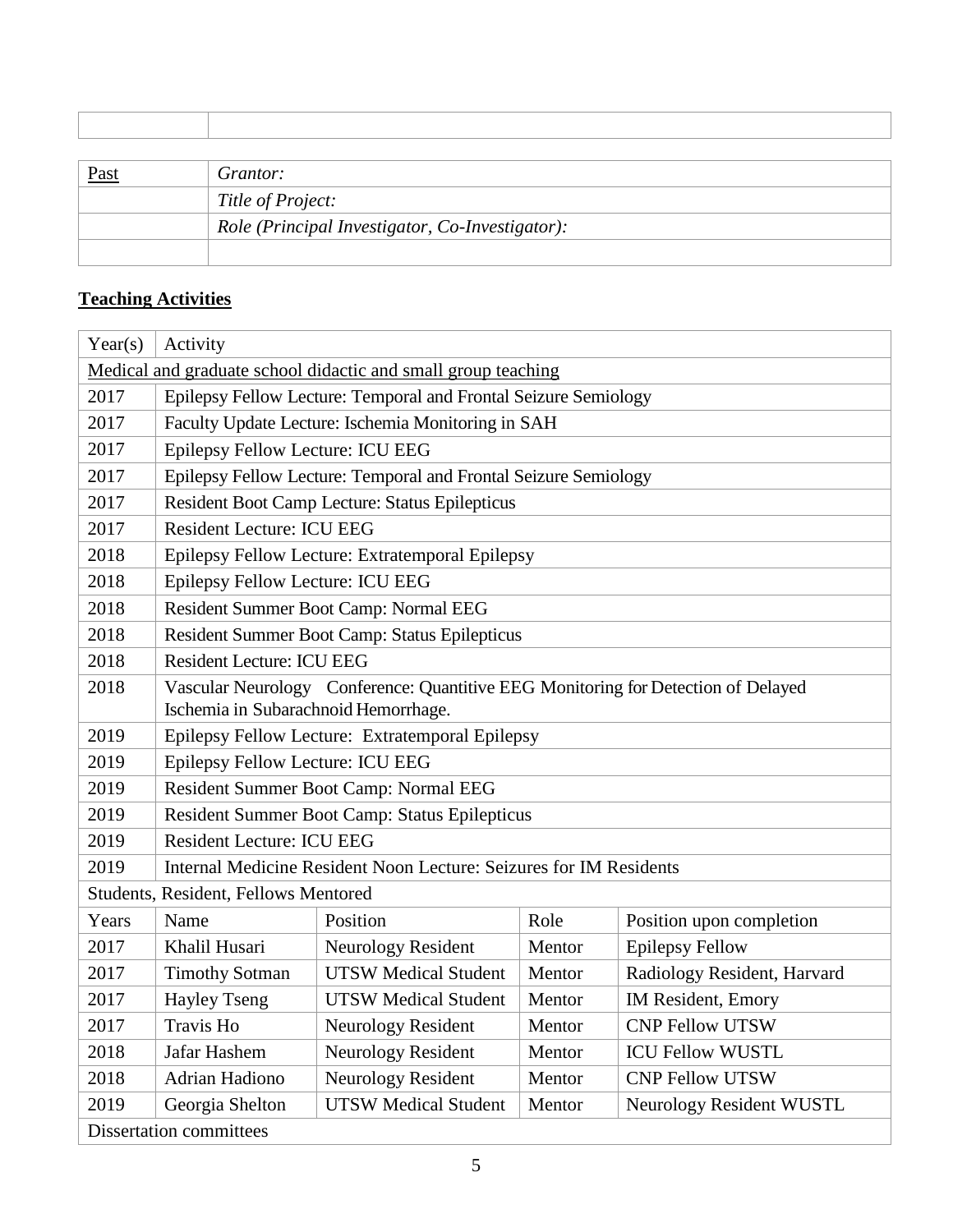|                       | Qualifying examination committees                                        |  |
|-----------------------|--------------------------------------------------------------------------|--|
|                       |                                                                          |  |
|                       |                                                                          |  |
|                       | Committees concerned with medical and graduate student education         |  |
|                       |                                                                          |  |
|                       |                                                                          |  |
|                       | Graduate student rotations                                               |  |
|                       |                                                                          |  |
|                       |                                                                          |  |
|                       | Medical student rotations                                                |  |
|                       |                                                                          |  |
|                       |                                                                          |  |
|                       | Graduate student trainees                                                |  |
|                       |                                                                          |  |
|                       |                                                                          |  |
|                       | Postgraduate medical education (graduate & continuing medical education) |  |
|                       |                                                                          |  |
|                       |                                                                          |  |
| Postdoctoral trainees |                                                                          |  |
|                       |                                                                          |  |
|                       |                                                                          |  |
|                       |                                                                          |  |

# **Invited Lectures**

| Year(s)        | Title         | Location |  |
|----------------|---------------|----------|--|
|                | International |          |  |
|                |               |          |  |
|                |               |          |  |
| National       |               |          |  |
|                |               |          |  |
|                |               |          |  |
| Regional/Local |               |          |  |
|                |               |          |  |
|                |               |          |  |

# **Technological and Other Scientific Innovations**

Innovation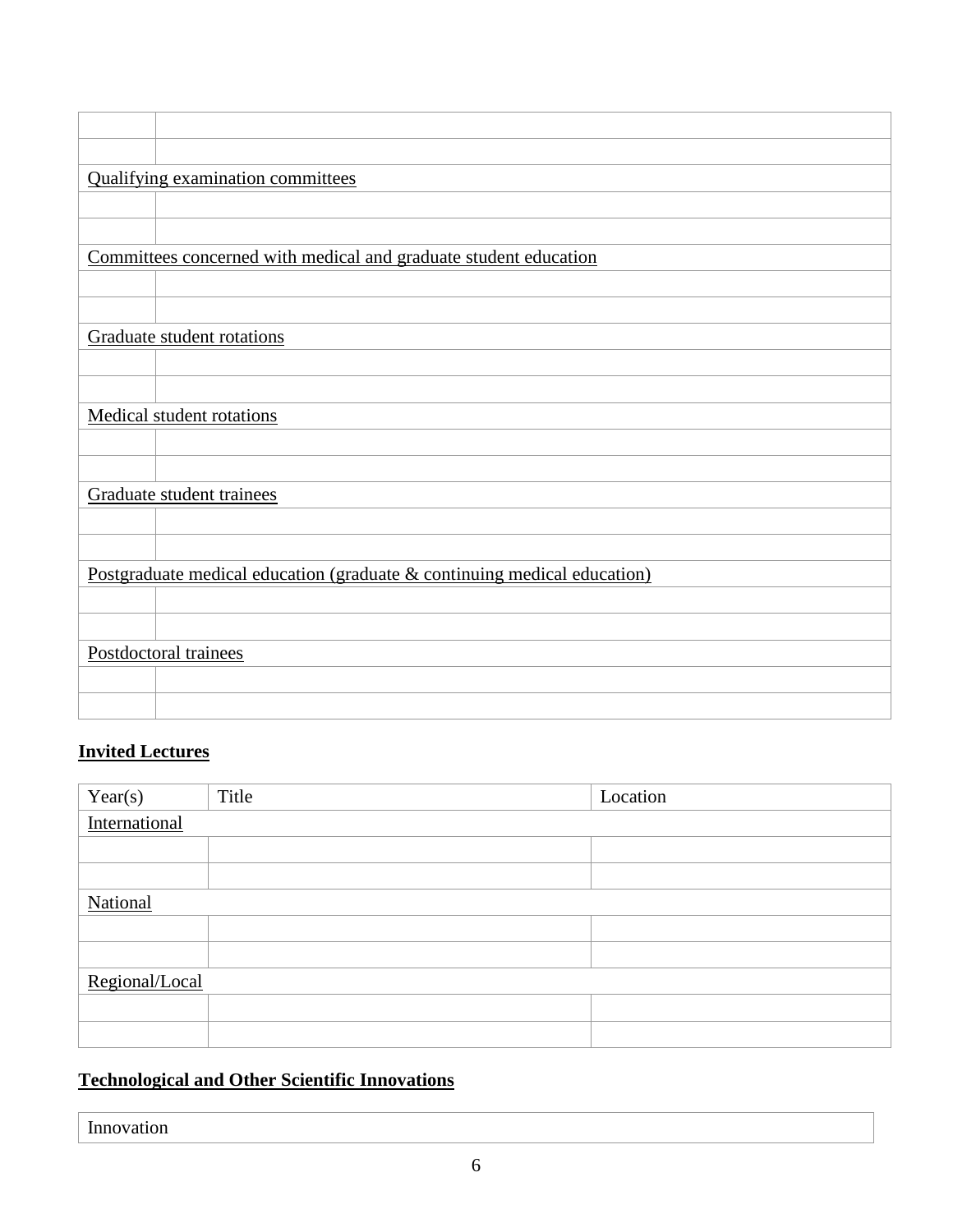#### Patent, if any, pending or awarded /If described in print/on web, provide citation

# **Service to the Community**

| Year(s)                                                                         | Role | Organization or institution |
|---------------------------------------------------------------------------------|------|-----------------------------|
| May include a brief, one-sentence description of each role if needed (optional) |      |                             |
|                                                                                 |      |                             |
|                                                                                 |      |                             |
|                                                                                 |      |                             |

#### **Bibliography**

**Peer-Reviewed Publications** *(List in chronological order with complete pagination. Authors should be listed in the same order as they appear in the published article.* 

#### Original Research Articles

| 1.               | Coalescence and Fragmentation of Cortical Networks During Focal Seizures. Mark Kramer, Uri Eden,                                  |
|------------------|-----------------------------------------------------------------------------------------------------------------------------------|
|                  | Eric Kolaczyk, Rodrigo Zepeda, Emad Eskandar, Sydney Cash. The Journal of Neuroscience, 28 July<br>2010, 30(30): 10076-10085      |
| 2.               | Individualized localization and cortical surface-based registration of intracranial electrodes. Andrew R.                         |
|                  | Dykstra, Alexander M. Chan, Brian T. Quinn, Rodrigo Zepeda, Corey J. Keller, Justine Cormier, Joseph                              |
|                  | R. Madsen, Emad N. Eskandar, Sydney S. Cash. NeuroImage, 15 February 2012, Volume 59, Is                                          |
|                  | 4:3563-3570                                                                                                                       |
| 3.               | Hearing Loss in Wernicke Encephalopathy: Case report and review of literature. Melissa A. Walker,                                 |
|                  | Rodrigo Zepeda, Henrietta A. Afari, Adam Brian Cohen. Neurology: Clinical Practice. December 2014,<br>$4(6): 511-515.$            |
| $\overline{4}$ . | Periodic Alternating Gaze Deviation & Nystagmus in Posterior Reversible Encephalopathy Syndrome.                                  |
|                  | Devin D. Mackay, Rodrigo Zepeda, Steven L. Galetta, Sashank Prasad. Neurology: Clinical Practice.<br>December 2014, 4(6): 482-485 |
| 5.               | Medication prescribing and patient-reported outcome measures in people with epilepsy in Bhutan. Erica                             |
|                  | McKenzie, Damber Nirola, Sonam Deki, Lhab Tshering, Bryan Patenaude, Sara Clarke, Sydney Cash,                                    |
|                  | Ronald Thibert, Rodrigo Zepeda, Edward Leung, Alice Lam, Andrew Lim, Jo Mantia, Joseph Cohen,                                     |
|                  | Andrew Cole, MD. Epilepsy & Behavior: 30 June 2016, 59: 122-7                                                                     |
| 6.               | Widespread changes in network activity allow non-invasive detection of mesial temporal lobe. Alice Lam,                           |
|                  | Rodrigo Zepeda, Andrew Cole, Sydney Cash. Brain: 26 July 2016, aww198.                                                            |
| 7.               | Validation of a smartphone-based EEG among people with epilepsy: A prospective study. McKenzie ED,                                |
|                  | Lim AS, Leung EC, Cole AJ, Lam AD, Eloyan A, Nirola DK, Tshering L, Thibert R, Zepeda R, Bui E,                                   |
|                  | Cash S, Mateen, F. Nature: Scientific reports. 2017 Apr 3;7:45567.                                                                |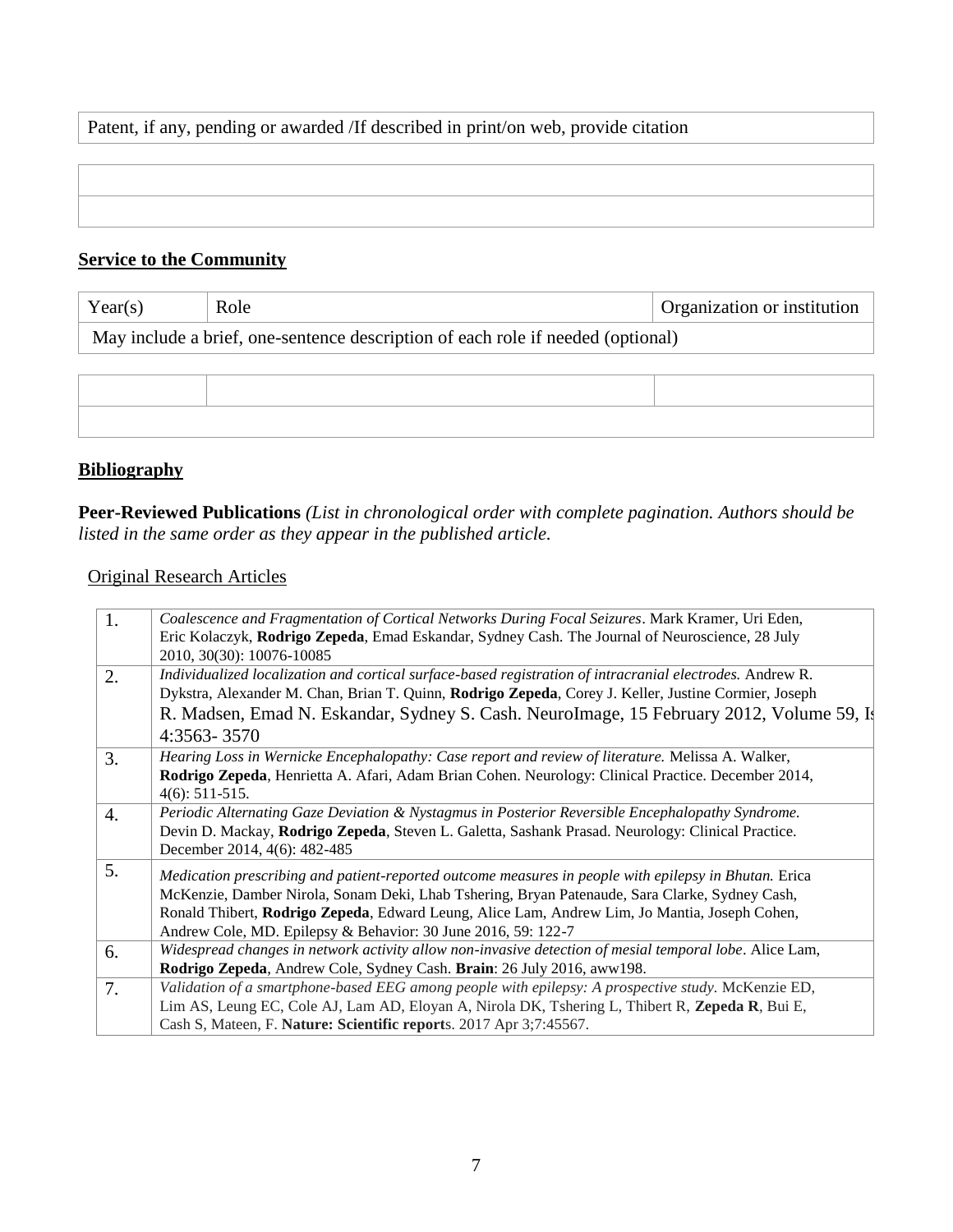#### **Abstracts**

| 1.        | The Yield of EEG Studies in a Lower Income Country Epilepsy Referral Center (114.009)<br>Janice Wong, Sydney Cash, Ronald Thibert, Esther Bui, Rodrigo Zepeda, Alice Lam, Edward Leung, Liesly<br>Lee, Andrew Lim, Jo Mantia, Joseph Cohen, Erica McKenzie, Damber Nirola, SonamDeki, Lhab Tshering, Tali<br>Sorets, Sarah Clark, Bryan Patenaude, Andrew Cole, Farrah Mateen. Neurology Apr 2016, 86 (16 Supplement)<br>I14.009;                                                                                                   |
|-----------|-------------------------------------------------------------------------------------------------------------------------------------------------------------------------------------------------------------------------------------------------------------------------------------------------------------------------------------------------------------------------------------------------------------------------------------------------------------------------------------------------------------------------------------|
| 2.        | Medication Versus Management: Beyond Pills-to-Mouths Measures of Epilepsy Care (I14.003)<br>Erica McKenzie, Damber Nirola, Lhab Tshering, Sonam Deki, BryanPatenaude, Sarah Clark, Sydney Cash,<br>Ronald Thibert, Rodrigo Zepeda, Edward Leung, Alice Lam, Andrew Lim, Jo Mantia, Joseph Cohen, Andrew<br>Cole, Farrah Mateen. Neurology Apr 2016, 86 (16 Supplement) I14.003;                                                                                                                                                     |
| 3.        | Validation of the Smartphone Brain Scanner for the Detection of Epileptiform Discharges among Epilepsy<br>Outpatients in Bhutan (S52.003) Erica McKenzie, Andrew Lim, Edward Leung, Andrew Cole, Rodrigo<br>Zepeda, Alice Lam, Ronald Thibert, Esther Bui, DamberNirola, Sonam Deki, Lhab Tshering, Liesly Lee, Sarah<br>Clark, JosephCohen, Jo Mantia, Kate Brizzi, Sarah Wahlster, Tali Sorets, MikkelAagaard, Arkadiusz<br>Stopczynski, Lars Hansen, Sydney Cash, Farrah Mateen. Neurology Apr 2016, 86 (16 Supplement) S52.003; |
| 4.        | Podkorytova, G. Perven, K. Ding, M. Agostini, R. Hays, S. Alick, M. Dieppa, R. Das, H. Dave, J. Harvey, R.<br>Zepeda, B. Lega. Level four epilepsy center experience with stereo-electroencephalography. Poster<br>presentation, 4th Annual UT Southwestern Neurotherapeutics Update, Nov 3, 2018, Dallas, TX                                                                                                                                                                                                                       |
| 5.        | I.Podkorytova, G. Perven, K. Ding, M. Agostini, R. Hays, S. Alick, M. Dieppa, R. Das, H. Dave, J.<br>Harvey, R. Zepeda, B. Lega. Level four epilepsy center experience with stereo-<br>electroencephalography. Poster presentation, TNS 2019 Winter Conference, February 1, 2019, Austin,<br>TX - The 3rd prize winner in poster competition.                                                                                                                                                                                       |
| 6.        | Irina Podkorytova, Kan Ding, Mark Agostini, Sasha Alick, Rohit Das, Hina Dave,<br>Marisara Dieppa, Jay Harvey, Ryan Hays, Bradley Lega, Rodrigo Zepeda, Ghazala<br>Perven. Stereo-EEG extraoperative electrical cortical stimulation protocol for seizure<br>induction. Poster presentation, 2019 Annual ACNS meeting, February 9, 2019, Las Vegas,<br>N V                                                                                                                                                                          |
| 7.        | Irina Podkorytova, Ryan Hays, Kan Ding, Mark Agostini, Sasha Alick, Rohit Das, Hina<br>Dave, Marisara Dieppa, Jay Harvey, Bradley Lega, Rodrigo Zepeda, Ghazala Perven.<br>Stereo-EEG seizure localization in patients with non-lesional MRI and unilateral temporal<br>lobe hypometabolism on PET. Poster presentation, 12th International Epilepsy                                                                                                                                                                                |
| 8.        | Colloquium, May 26, 2019, Lyon, France                                                                                                                                                                                                                                                                                                                                                                                                                                                                                              |
|           | Irina Podkorytova, Kan Ding, Mark Agostini, Sasha Alick, Rohit Das, Hina Dave,<br>Marisara Dieppa, Jay Harvey, Ryan Hays, Bradley Lega, Rodrigo Zepeda, Ghazala<br>Perven. Stereo-EEG extraoperative electrical cortical stimulation protocol for seizure<br>induction. UTSW Neurology Research Day, May 15, 2019, Dallas, TX - The 1st prize<br>winner in poster competition.                                                                                                                                                      |
| 9.<br>10. | I.Podkorytova, G. Perven, K. Ding, M. Agostini, R. Hays, S. Alick, M. Dieppa, R. Das,<br>H. Dave, J. Harvey, R. Zepeda, B. Lega. Level four epilepsy center experience with<br>stereo-electroencephalography. Poster presentation, UTSW Neurology Research Day,<br><b>May 15, 2019, Dallas, TX</b>                                                                                                                                                                                                                                  |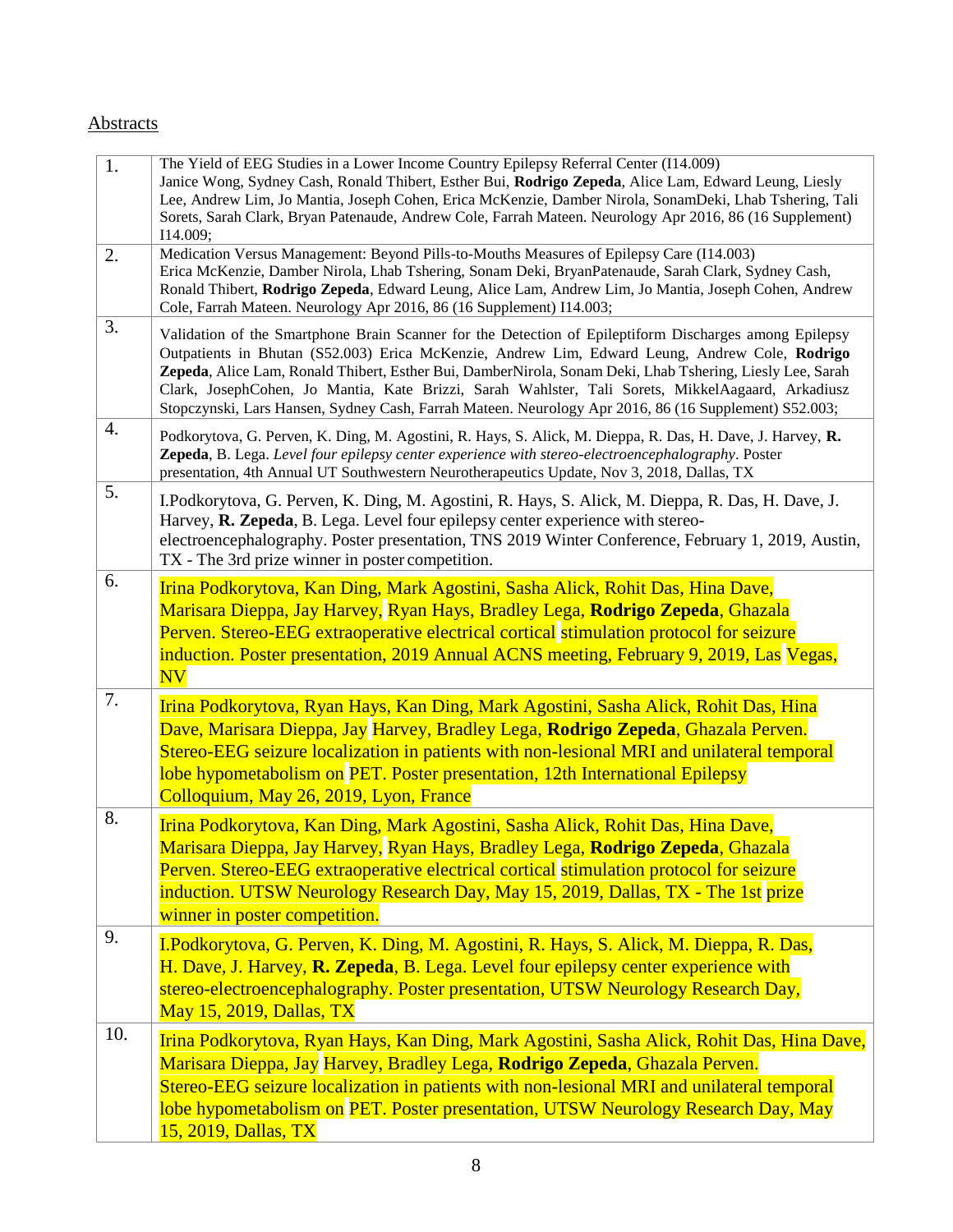| 11. | I. Podkorytova, G. Perven, K. Ding, M. Agostini, R. Hays, S. Alick, M. Dieppa, R. Das,<br>H. Dave, J. Harvey, R. Zepeda, B. Lega. Level four epilepsy center experience with<br>stereo-electroencephalography. Poster presentation, American Academy of Neurology<br>71st Annual Meeting, May 9, 2019, Philadelphia, PA                                                                                  |
|-----|----------------------------------------------------------------------------------------------------------------------------------------------------------------------------------------------------------------------------------------------------------------------------------------------------------------------------------------------------------------------------------------------------------|
| 12. | I. Podkorytova, M. Agostini, B. Lega, <b>R. Zepeda</b> , R. Hays, G. Perven<br>Combined treatment of bilateral periventricular nodular heterotopia with laser<br>ablation and Neuropace leads placement after Stereo-EEG evaluation. Poster<br>presentation, American Academy of Neurology 71st Annual Meeting, May 9, 2019,<br>Philadelphia, PA                                                         |
| 13. | Irina Podkorytova, Ghazala Perven, Mark Agostini, Sasha Alick, Hina Dave, Marisara Dieppa,<br>Ding, Alexander Doyle, Ryan Hays, Jay Harvey, Bradley Lega, Rodrigo Zepeda, Rohit Das.<br>Stereo-EEG seizure localization in patients with temporal lobe epilepsy, non-lesional MRI and<br>normal PET. Poster presentation, American Epilepsy Society 73rd Annual Meeting, December<br>2019. Baltimore, MD |

# Reviews, Chapters, Monographs and Editorials

|    | Book Chapter: "Seizures, Epilepsy and EEG" Rodrigo Zepeda in Pocket Neurology 2nd Edition, Brandon                 |
|----|--------------------------------------------------------------------------------------------------------------------|
|    | Westover, and Matthew Bianchi, Lippincott Williams & Wilkins (July, 2010)                                          |
| 2. | Book Chapter: "Seizures" Rodrigo Zepeda in Pocket Primary Care, Meghan M. Kiefer, and Curtis R.                    |
|    | Chong, Lippincott Williams & Wilkins (March 6, 2014)                                                               |
|    | Book Chapter: "Bell's Palsy" <b>Rodrigo Zepeda</b> in <i>Pocket Primary Care</i> , Meghan M. Kiefer, and Curtis R. |
|    | Chong, Lippincott Williams & Wilkins (March 6, 2014)                                                               |

# Books/Textbooks

| $\sim$ |  |
|--------|--|

#### Case Reports

# Letters to the Editor

# Proceedings of Meetings

| - |  |
|---|--|